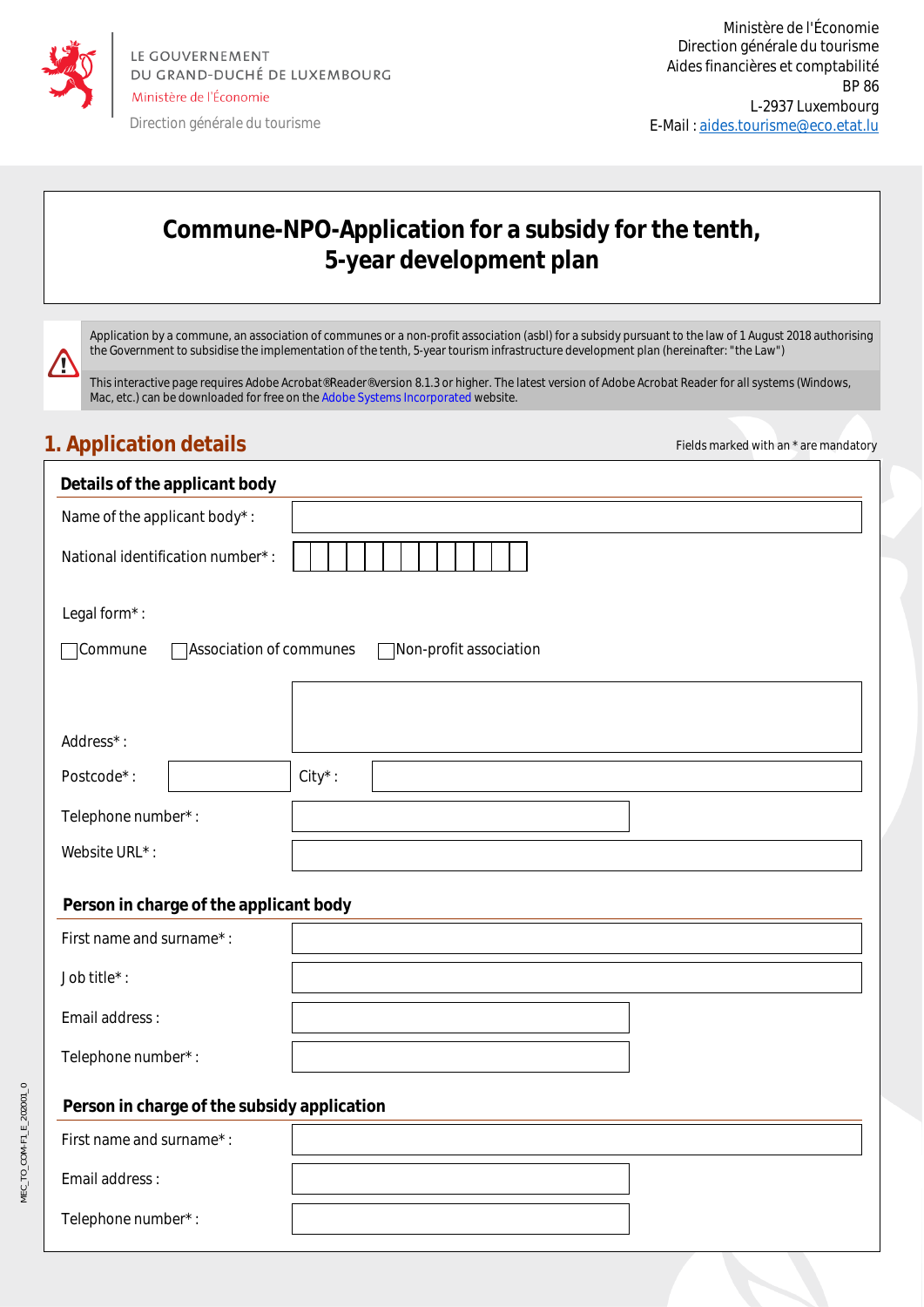

MEC\_TO\_COM-F1\_E\_202001\_0

MEC\_TO\_COM-F1\_E\_202001\_0

Direction générale du tourisme

| Address*:                                                                                                                                                                                                             |                                                   |            |  |  |
|-----------------------------------------------------------------------------------------------------------------------------------------------------------------------------------------------------------------------|---------------------------------------------------|------------|--|--|
|                                                                                                                                                                                                                       |                                                   |            |  |  |
| Postcode*:                                                                                                                                                                                                            |                                                   | $City^*$ : |  |  |
|                                                                                                                                                                                                                       | Applicant body's bank account details             |            |  |  |
| Account holder:                                                                                                                                                                                                       |                                                   |            |  |  |
| BIC code:                                                                                                                                                                                                             |                                                   |            |  |  |
| IBAN code:                                                                                                                                                                                                            |                                                   |            |  |  |
| Tourism region in which the applicant body is located                                                                                                                                                                 |                                                   |            |  |  |
|                                                                                                                                                                                                                       | Luxembourg Ardennes Region                        |            |  |  |
|                                                                                                                                                                                                                       | Mullerthal Region-Luxembourg's Little Switzerland |            |  |  |
| Central & West Region                                                                                                                                                                                                 |                                                   |            |  |  |
| Southern Region                                                                                                                                                                                                       |                                                   |            |  |  |
|                                                                                                                                                                                                                       | Luxembourg Moselle Region                         |            |  |  |
| Luxembourg City                                                                                                                                                                                                       |                                                   |            |  |  |
| <b>Essential information</b>                                                                                                                                                                                          |                                                   |            |  |  |
| Name of project*:                                                                                                                                                                                                     |                                                   |            |  |  |
| Subsidy requested for (tick only one box)*:                                                                                                                                                                           |                                                   |            |  |  |
| Implementation of regional tourism infrastructure development projects (Art. 3 of the Law, pursuant to the Grand-<br>Ducal Regulation of 1 August 2018 establishing the tourism infrastructure development programme) |                                                   |            |  |  |
| Construction, development, modernisation or extension of a campsite or similar accommodation facilities (Art. 15 [2]<br>of the Law)                                                                                   |                                                   |            |  |  |
| Construction, development, modernisation or extension of accommodation facilities other than a campsite (Art. 15 [2]<br>of the Law)                                                                                   |                                                   |            |  |  |
| Development of cultural, natural and historic heritage to promote tourism (Art. 15 [2] of the Law)                                                                                                                    |                                                   |            |  |  |
| Participation in a tourism-related fair or exhibition (Art. 15 [3] of the Law)                                                                                                                                        |                                                   |            |  |  |
| Modernisation and development of tourist information and reception structures (Art. 15 [4] of the Law)                                                                                                                |                                                   |            |  |  |
| Implementation of information and communication technologies in tourist information and reception structures (Art.<br>15 [4] of the Law)                                                                              |                                                   |            |  |  |
| Implementation of a tourism-related concept or study (Art. 15 [5] of the Law)                                                                                                                                         |                                                   |            |  |  |
| Installation of information and communication technology (ICT) equipment (Art. 15 [6] of the Law)                                                                                                                     |                                                   |            |  |  |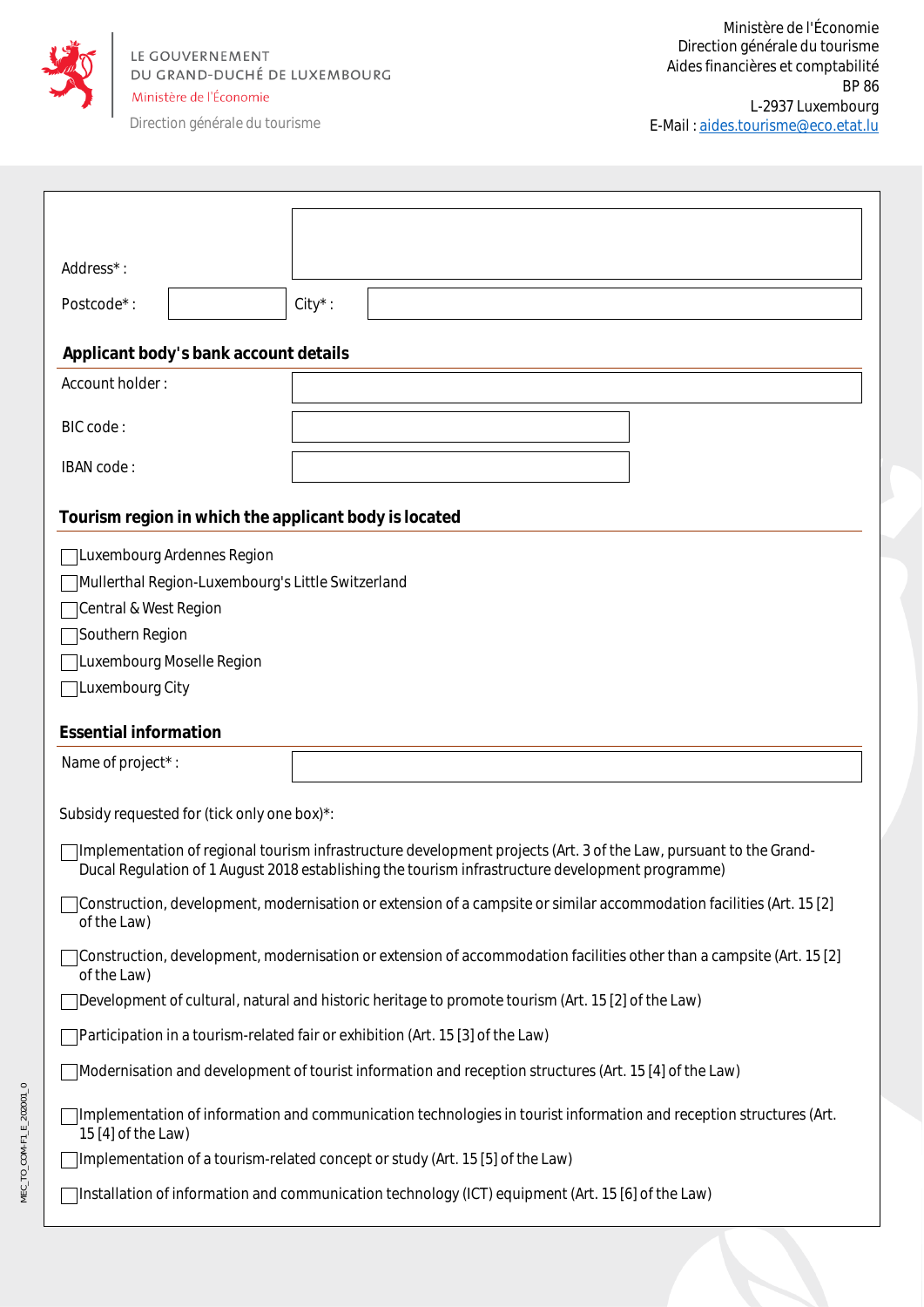

MEC\_TO\_COM-F1\_E\_202001\_0

MEC\_TO\_COM-F1\_E\_202001\_0

Direction générale du tourisme

| Date/period of implementation*:                                          |  |
|--------------------------------------------------------------------------|--|
| Place of implementation*:                                                |  |
| Description of the project*:                                             |  |
|                                                                          |  |
|                                                                          |  |
|                                                                          |  |
|                                                                          |  |
|                                                                          |  |
|                                                                          |  |
| Is the building that is to be<br>developed or transformed subject        |  |
| to a protection measure (national<br>monument, supplementary list,       |  |
| communal protection)*?                                                   |  |
|                                                                          |  |
| <b>Additional information</b>                                            |  |
| Have you applied for aid from any<br>other government institutions? If   |  |
| yes, which ones?                                                         |  |
|                                                                          |  |
|                                                                          |  |
| If applicable, list and describe other<br>individual partners or partner |  |
| organisations:                                                           |  |
|                                                                          |  |
|                                                                          |  |
| Please provide any additional<br>relevant information that justifies     |  |
| your subsidy application:                                                |  |
|                                                                          |  |
|                                                                          |  |
|                                                                          |  |
|                                                                          |  |
|                                                                          |  |